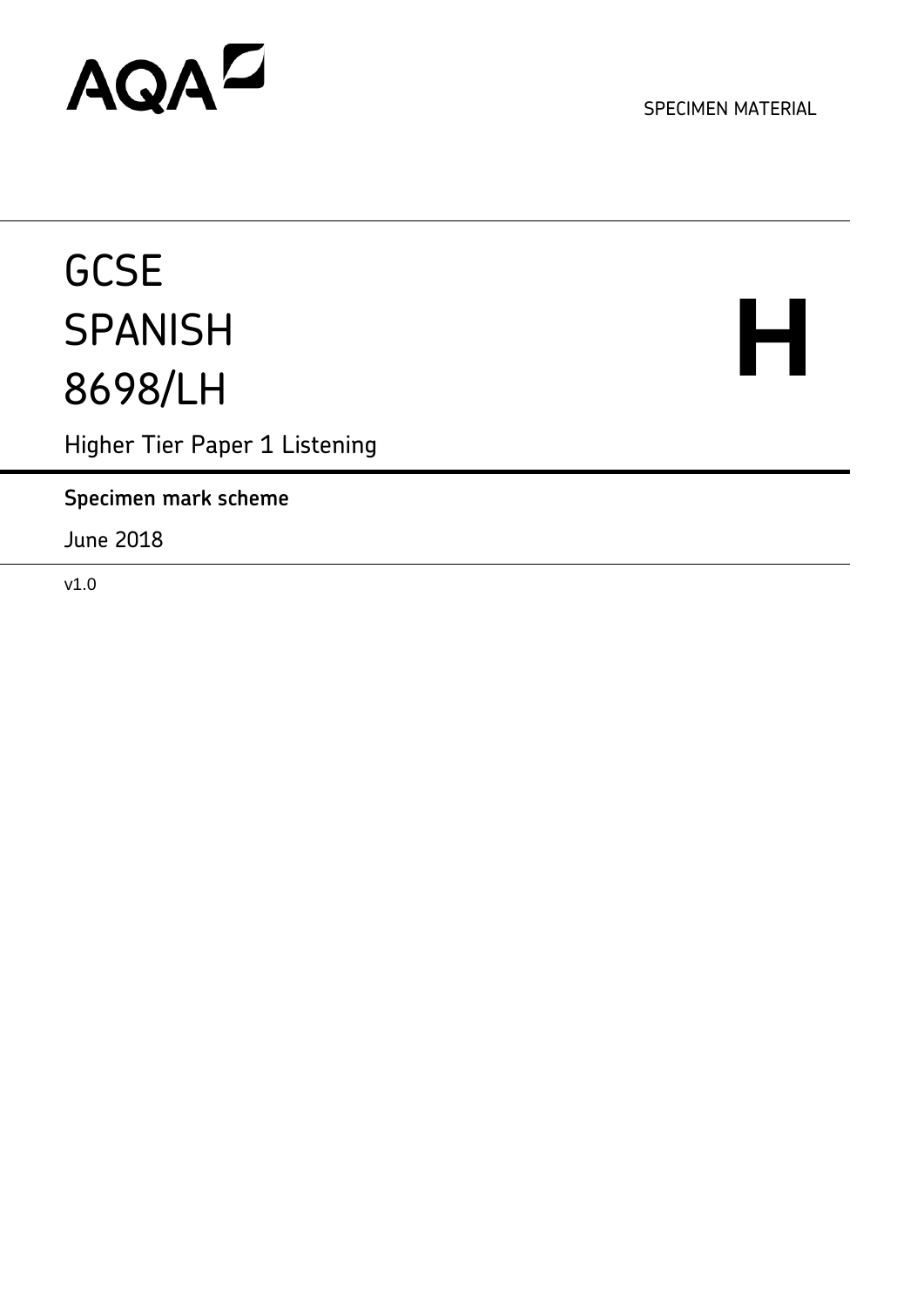Mark schemes are prepared by the Lead Assessment Writer and considered, together with the relevant questions, by a panel of subject teachers. This mark scheme includes any amendments made at the standardisation events which all associates participate in and is the scheme which was used by them in this examination. The standardisation process ensures that the mark scheme covers the students' responses to questions and that every associate understands and applies it in the same correct way. As preparation for standardisation each associate analyses a number of students' scripts. Alternative answers not already covered by the mark scheme are discussed and legislated for. If, after the standardisation process, associates encounter unusual answers which have not been raised they are required to refer these to the Lead Assessment Writer.

It must be stressed that a mark scheme is a working document, in many cases further developed and expanded on the basis of students' reactions to a particular paper. Assumptions about future mark schemes on the basis of one year's document should be avoided; whilst the guiding principles of assessment remain constant, details will change, depending on the content of a particular examination paper.

Further copies of this mark scheme are available from aqa.org.uk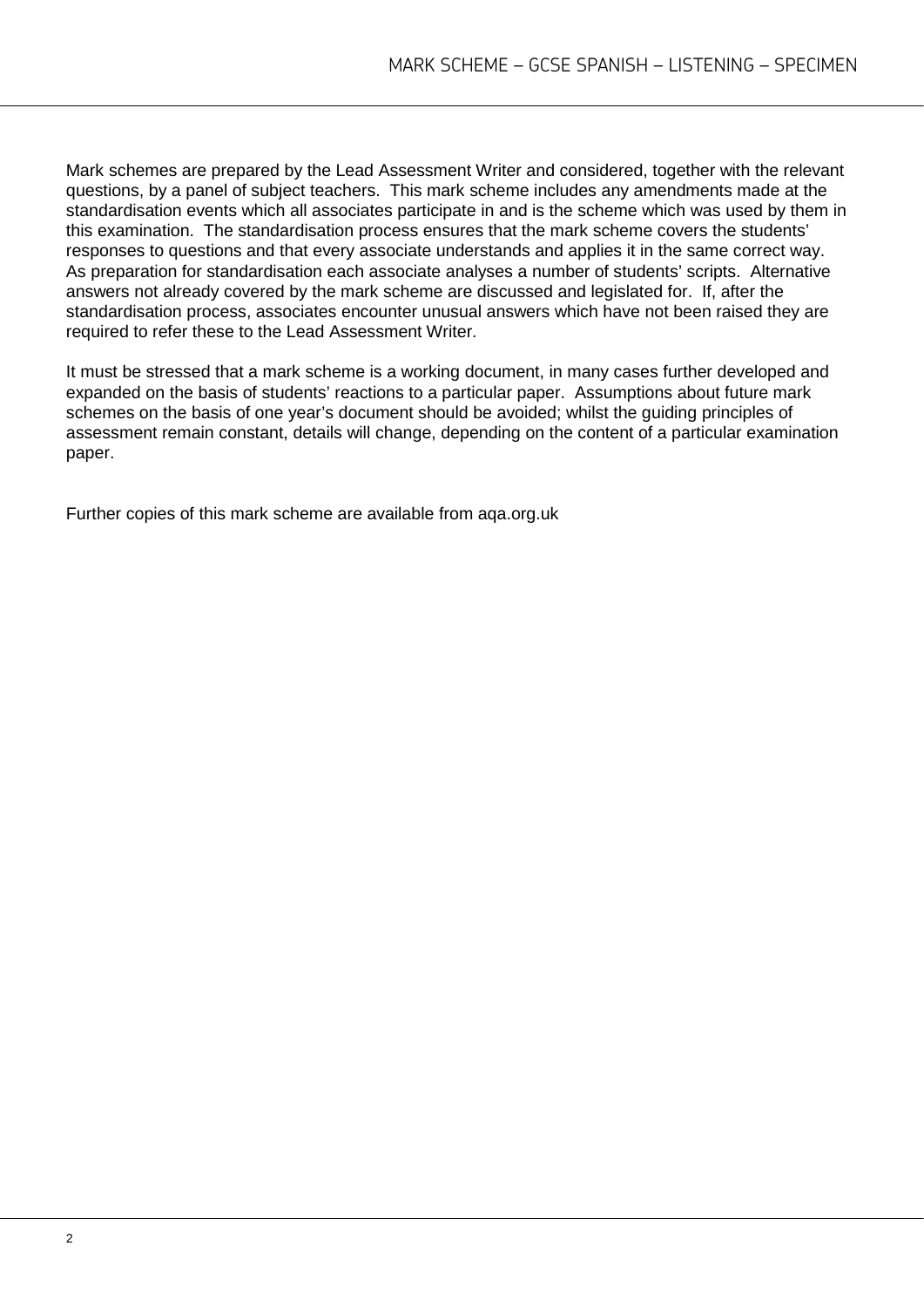#### MARK SCHEME – GCSE SPANISH – LISTENING – SPECIMEN

| Qu                          | <b>Accept</b>     |       | <b>Mark</b> |                                        |   |
|-----------------------------|-------------------|-------|-------------|----------------------------------------|---|
| $\Omega$ <sup>1</sup><br>ັັ | <b>Facilities</b> | $P =$ | Café        | $P + N = 1$<br>(must be in this order) | - |

| Qu |            | Accept  |                                                     | <b>Mark</b> |
|----|------------|---------|-----------------------------------------------------|-------------|
| 02 | Activities | $P+N =$ | $N = 1$<br>Swimming pool<br>(must be in this order) |             |

| Qu | <b>Accept</b> | <b>Mark</b> |
|----|---------------|-------------|
| 03 | A             |             |

| Qu | <b>Accept</b> | <b>Mark</b> |
|----|---------------|-------------|
| 04 | $\mathbf c$   |             |

| Qu | <b>Accept</b> | <b>Mark</b> |
|----|---------------|-------------|
| 05 | $\sim$<br>ט   |             |

| Qu | <b>Accept</b> | <b>Mark</b> |
|----|---------------|-------------|
| 06 | D             |             |

| Qu | <b>Accept</b> | <b>Mark</b> |
|----|---------------|-------------|
| 07 | -<br>-        |             |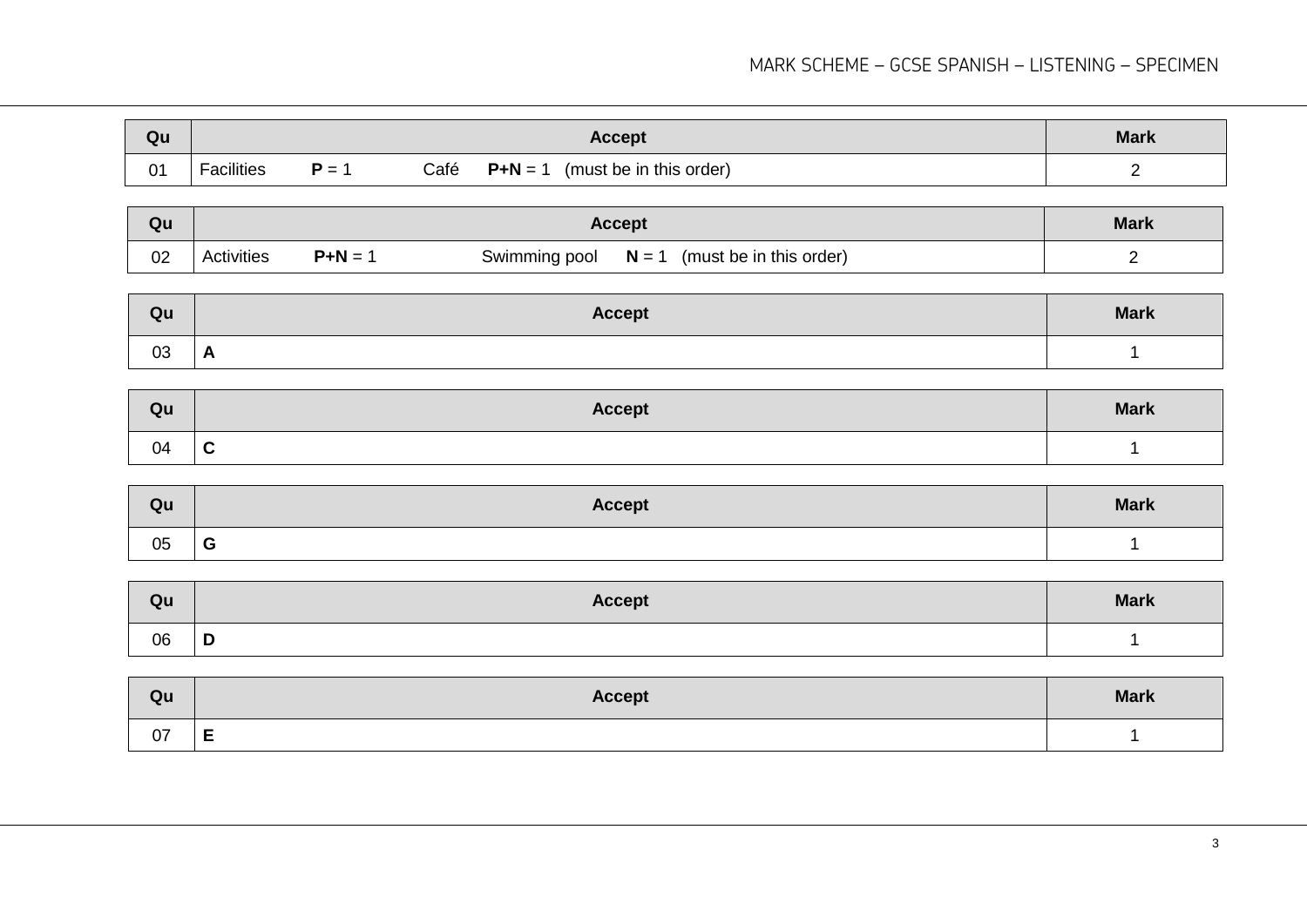| Qu   | Key idea                                                                            | <b>Accept</b>                                                                                               | <b>Reject</b> | <b>Mark</b> |
|------|-------------------------------------------------------------------------------------|-------------------------------------------------------------------------------------------------------------|---------------|-------------|
| 08.1 | She has not stopped working since she arrived.<br>The company has treated her well. | She has had a job since she<br>arrived.<br>She has had 2 pay rises/she has<br>had pay rises without asking. |               |             |
| 08.2 | Must be willing to work hard.                                                       |                                                                                                             |               |             |

| Qu | Key idea                                                     | <b>Accept</b> | <b>Reject</b>                                               | <b>Mark</b> |
|----|--------------------------------------------------------------|---------------|-------------------------------------------------------------|-------------|
| 09 | using a mobile/phone when driving. (All details<br>required) |               | using a mobile/ phone<br>using a mobile/phone in<br>the car |             |

| Qu | <b>Accept</b> | <b>Mark</b> |
|----|---------------|-------------|
| 10 | B             |             |

| Qu             | <b>Accept</b> | <b>Mark</b> |
|----------------|---------------|-------------|
| $\overline{A}$ | Ð<br>D        |             |

| Qu | <b>Accept</b>               | <b>Mark</b> |
|----|-----------------------------|-------------|
| 12 | $\vert$ A, D (in any order) | -           |

| Qu        | Accept | <b>Mark</b> |
|-----------|--------|-------------|
| 12<br>ں ا | B      |             |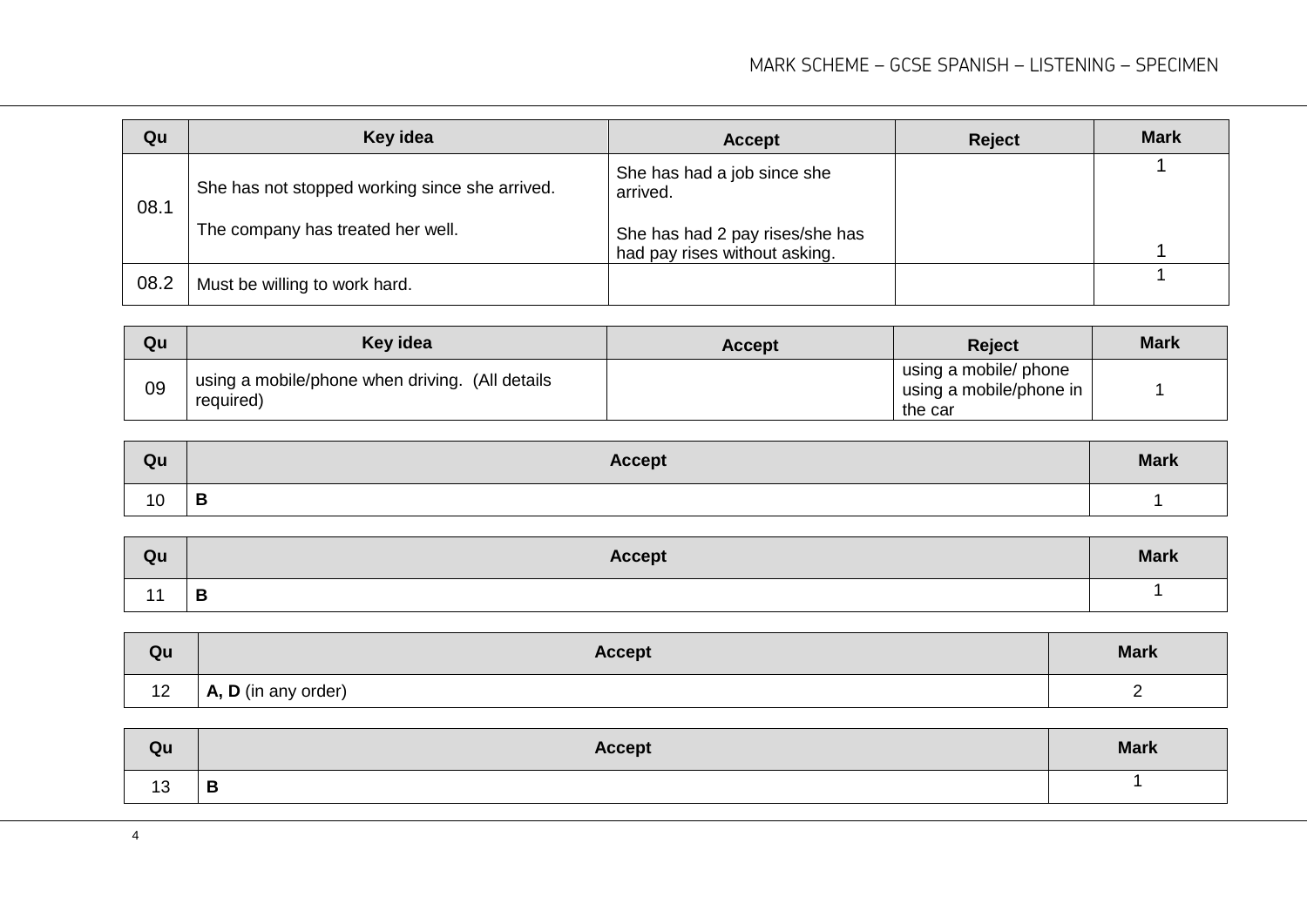#### MARK SCHEME – GCSE SPANISH – LISTENING – SPECIMEN

| Qu   | Accept       | <b>Mark</b> |
|------|--------------|-------------|
| 14.1 | E            |             |
| 14.2 | $\mathsf{A}$ |             |
| 14.3 | $\mathbf{C}$ |             |

| Qu   | Key idea                                                                                 | <b>Accept</b>                                                                                                                                                                                                                     | <b>Reject</b> | <b>Mark</b> |
|------|------------------------------------------------------------------------------------------|-----------------------------------------------------------------------------------------------------------------------------------------------------------------------------------------------------------------------------------|---------------|-------------|
| 15.1 | young people                                                                             |                                                                                                                                                                                                                                   |               | 1           |
| 15.2 | They are made from organic cotton.<br><b>OR</b><br>They are made from natural materials. | He (only) uses organic<br>cotton.<br><b>OR</b><br>He (only) uses natural<br>materials.                                                                                                                                            |               | 1           |
| 15.3 | as an alternative to animal skin/leather/fur                                             | He would never use animal<br>skin/leather/fur.<br>He would not consider<br>using animal<br>skin/leather/fur.<br>The idea of using animal<br>skin/leather/fur is<br>disgusting.<br>He is against using animal<br>skin/leather/fur. |               | 1           |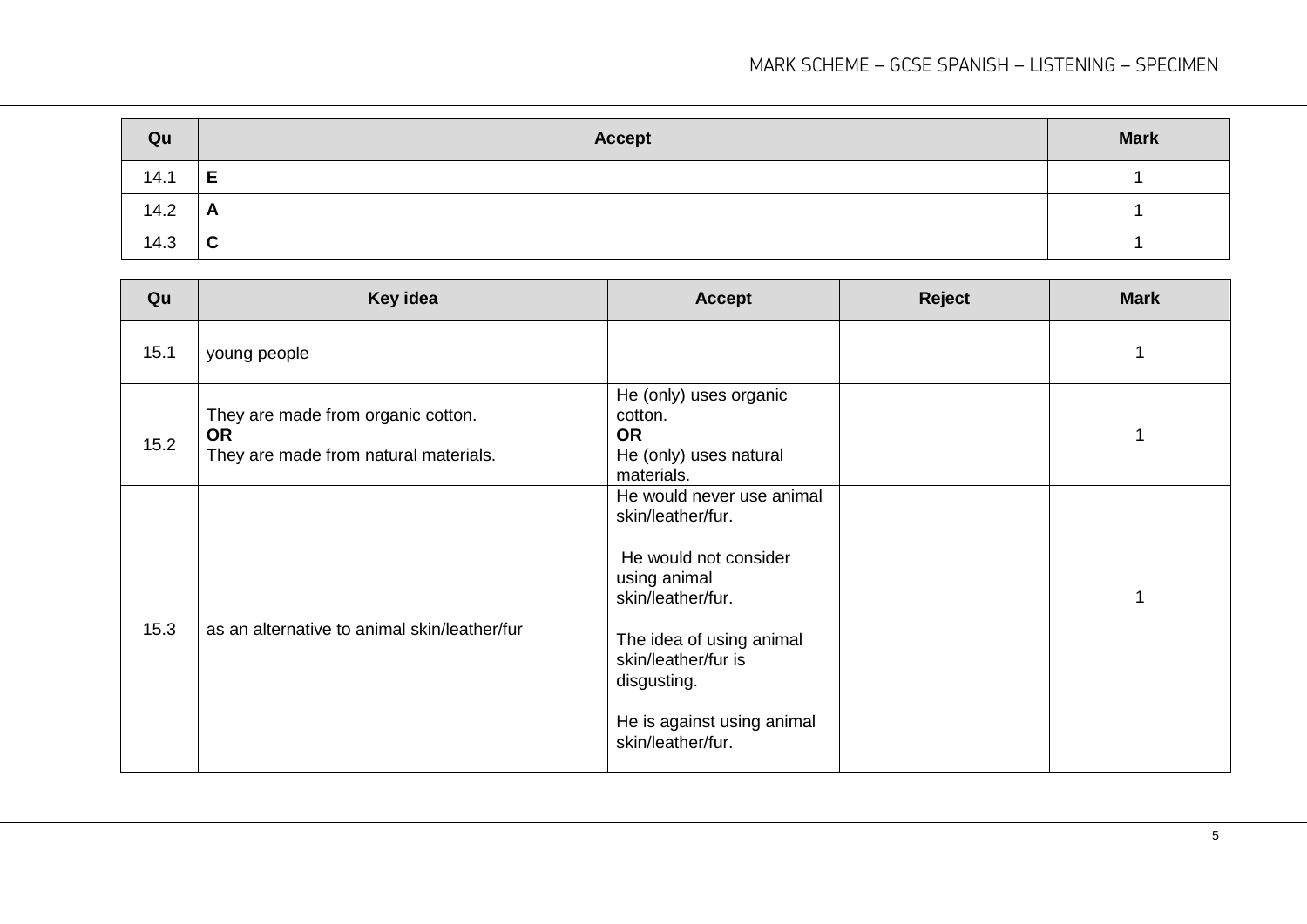| Qu   | Key idea                                                                                  | <b>Accept</b>                                                                                             | Reject | <b>Mark</b> |
|------|-------------------------------------------------------------------------------------------|-----------------------------------------------------------------------------------------------------------|--------|-------------|
| 16.1 | It is a threat to the fashion industry.                                                   |                                                                                                           |        |             |
| 16.2 | The majority of his customers wear/mix cheap<br>clothes with his luxury/designer clothes. | He thinks it's wonderful that his<br>customers combine designer<br>clothes and low cost/cheap<br>clothes. |        |             |
|      |                                                                                           | He thinks it's wonderful/divine to<br>mix/combine designer clothes with<br>low cost/cheap clothes.        |        |             |

| Qu   | Accept                                             | <b>Mark</b> |
|------|----------------------------------------------------|-------------|
| 17.1 | Pedro likes: <b>G</b> , <b>B</b> (in any order)    |             |
| 17.2 | Pedro dislikes: <b>I</b> , <b>A</b> (in any order) |             |

| Qu   | <b>Accept</b>                                    | <b>Mark</b> |
|------|--------------------------------------------------|-------------|
| 18.1 | Montse likes: <b>E</b> , <b>C</b> (in any order) |             |
| 18.2 | Montse dislikes: H, J (in any order)             | <u>. </u>   |

| Qu | Key idea                     | <b>Accept</b>                       | <b>Reject</b> | <b>Mark</b> |
|----|------------------------------|-------------------------------------|---------------|-------------|
| 19 | How long were you in Africa? | How long did you stay in<br>Africa? |               |             |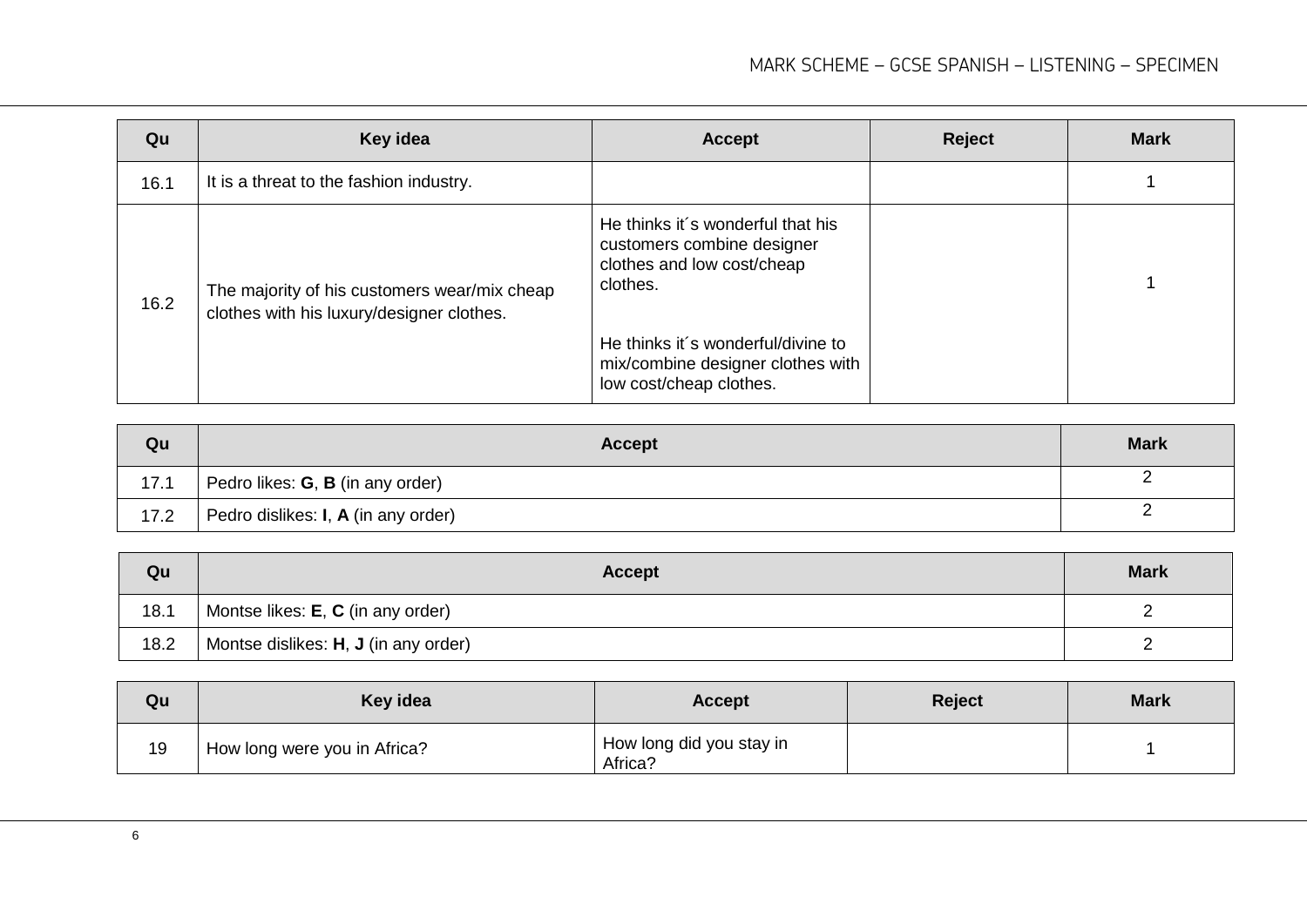#### MARK SCHEME – GCSE SPANISH – LISTENING – SPECIMEN

| Qu | Key idea                        | <b>Accept</b>          | <b>Reject</b> | <b>Mark</b> |
|----|---------------------------------|------------------------|---------------|-------------|
| 20 | Why did you become a volunteer? | Why did you volunteer? |               |             |

| Qu        | Key idea                      | <b>Accept</b> | Reject | <b>Mark</b> |
|-----------|-------------------------------|---------------|--------|-------------|
| 21<br>، ے | What were the worst problems? |               |        |             |

| Qu | Key idea                                         | <b>Accept</b>                                                                                                            | <b>Reject</b> | <b>Mark</b> |
|----|--------------------------------------------------|--------------------------------------------------------------------------------------------------------------------------|---------------|-------------|
| 22 | Why must we support charitable<br>organisations? | Why must we support charities?<br>Why should we support charities?<br>Why should we support charitable<br>organisations? |               |             |

| Qu   | Key idea                                     | <b>Accept</b>                                                                                                                                                                | <b>Reject</b>                                                      | <b>Mark</b> |
|------|----------------------------------------------|------------------------------------------------------------------------------------------------------------------------------------------------------------------------------|--------------------------------------------------------------------|-------------|
| 23.1 | 1) Old people's home / residence = $1$       | Care home for old/elderly people /<br>Nursing home for old/elderly people $= 1$                                                                                              | Home, residence on own<br>without mention of<br>old/elderly people |             |
| 23.2 | He has happy memories of his<br>grandmother. | He wants to help the elderly.<br>He wants to help old/elderly people.<br>His grandmother taught him a lot (of things)<br>He learnt a lot (of things) from his<br>grandmother |                                                                    |             |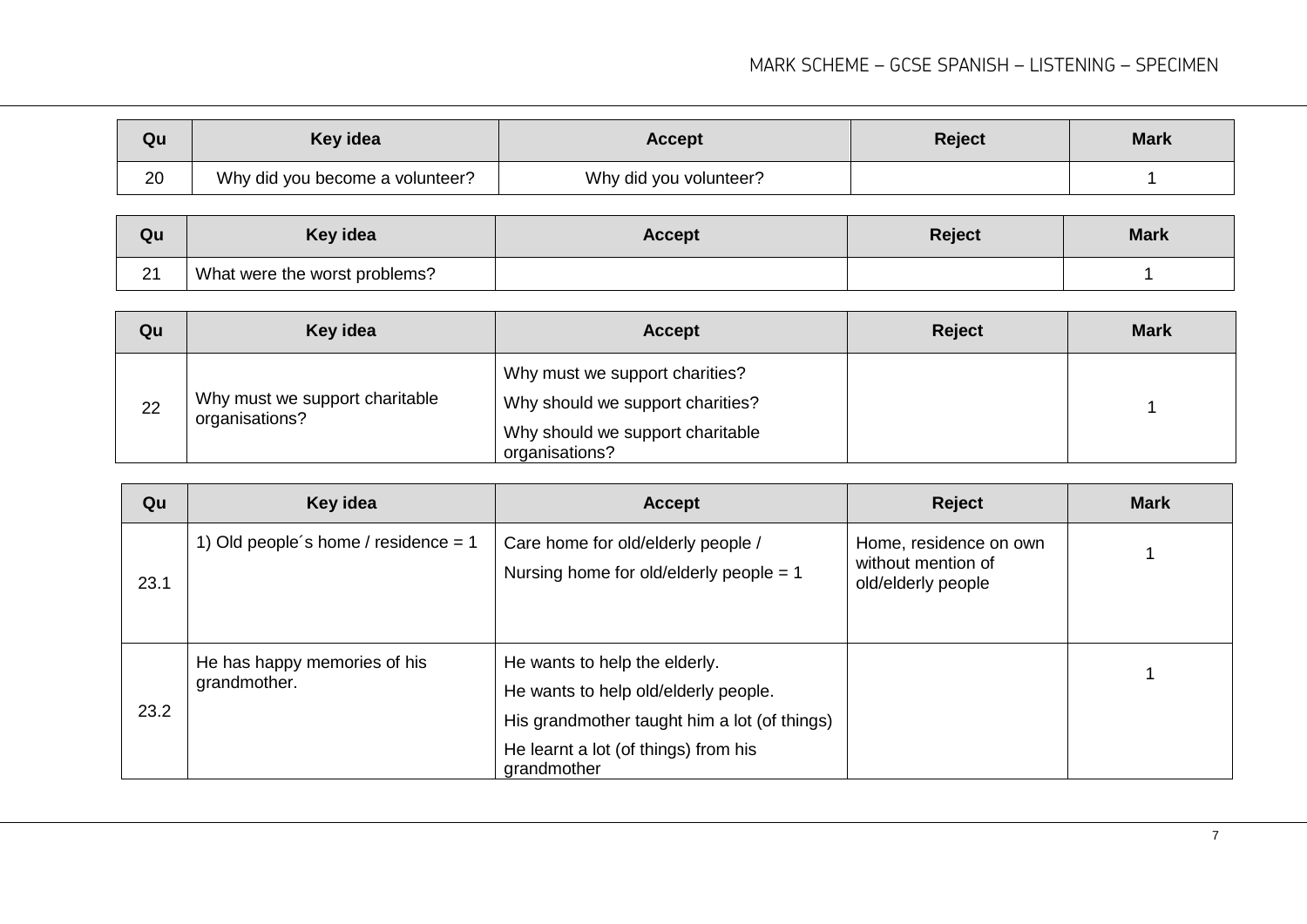| Qu | <b>Accept</b> |                                            | <b>Reject</b>                    | <b>Mark</b> |
|----|---------------|--------------------------------------------|----------------------------------|-------------|
|    | Ahora:        | ir a la costa = 1                          | <i>ir</i> or <i>costa</i> on own |             |
| 24 |               | <b>En el futuro</b> : aprender francés = 1 | aprender or francés on own       |             |
|    |               | (Accept francés without accent)            | Answers in English               |             |

| Qu | <b>Accept</b>                                                            | <b>Reject</b>                                                                          | <b>Mark</b> |
|----|--------------------------------------------------------------------------|----------------------------------------------------------------------------------------|-------------|
| 25 | <b>En el pasado</b> : montar a caballo = 1<br>tomar el sol = 1<br>Ahora: | <i>montar</i> or <i>caballo</i> on own<br>tomar or el sol on own<br>Answers in English |             |

| Qu | Accept                                 | <b>Reject</b>      | <b>Mark</b> |
|----|----------------------------------------|--------------------|-------------|
| 26 | Avión<br>(accept avión without accent) | Answers in English |             |

| Qu | <b>Accept</b>                               | <b>Reject</b>      | <b>Mark</b> |
|----|---------------------------------------------|--------------------|-------------|
| 27 | <b>Barco</b><br>(accept feri, ferry, barca) | Answers in English |             |

| Qu | <b>Accept</b>                  | <b>Mark</b> |
|----|--------------------------------|-------------|
| 28 | , E (in any order)<br>D,<br>В, |             |

| Qu | <b>Accept</b> | <b>Mark</b> |
|----|---------------|-------------|
| 29 | <u>u</u>      |             |

**Total 50 marks**